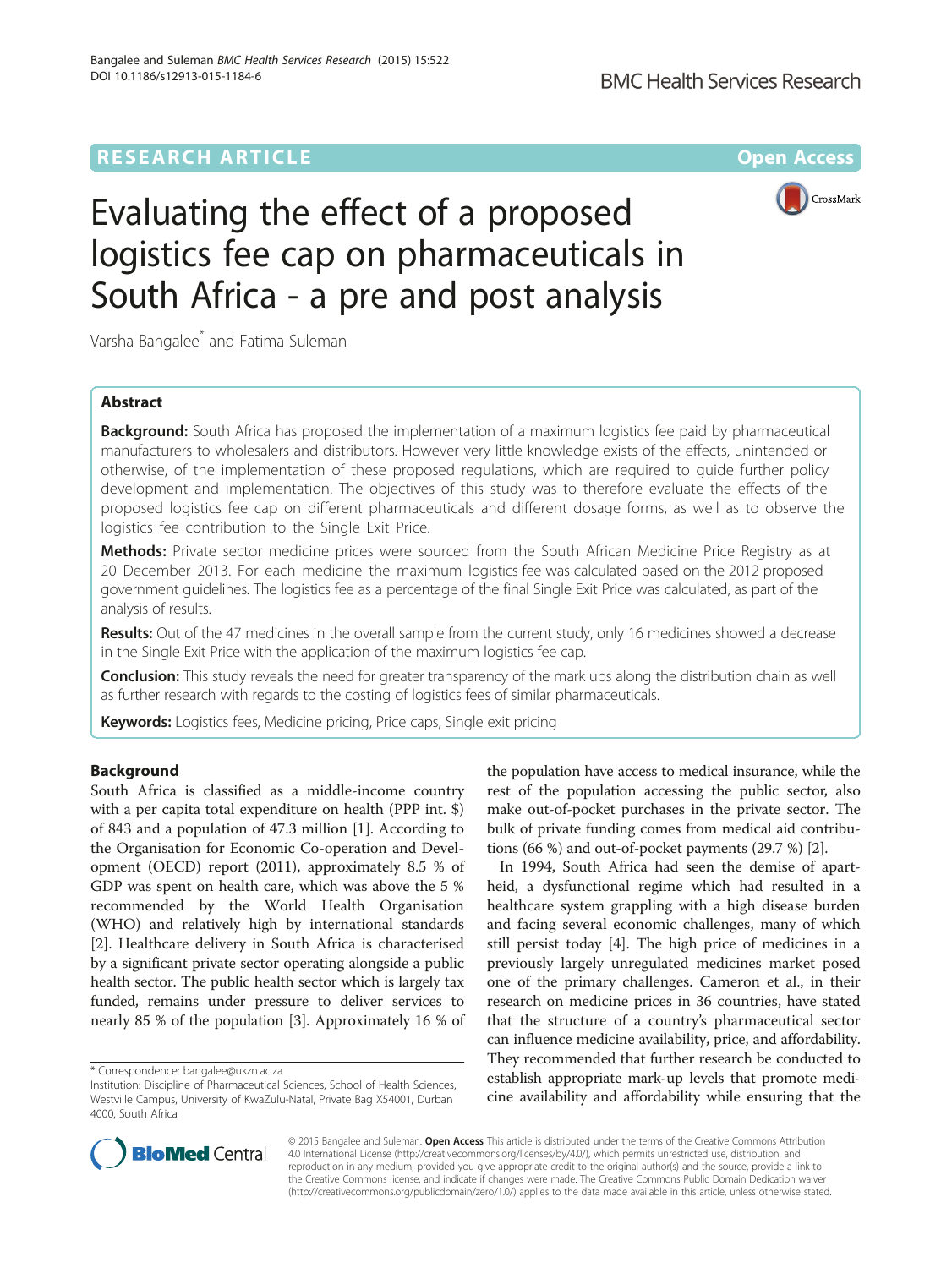supply chain remained viable [\[5](#page-10-0)]. Brazil has also experienced a combination of poor distribution of essential medicines by the public sector and weak legislation on medicine pricing that impacted on access to medicines and placed additional financial burdens on patients. Price composition data supplied by pharmaceutical companies to Brazil's Parliament suggested that the cost of production made up 42.6 % of the retail price of a medicine. The Productivity Commission study on international medicine prices, carried out in Australia found that manufacturers' prices for a given basket of 150 medicines in Australia was nearly 50 % more in Sweden and 200–300 % higher, on average, in the USA [[6\]](#page-10-0). Financial accessibility was one of the barriers identified by Bigdeli et al. in terms of access to medicines [[7](#page-10-0)].

South Africa's response to the pricing issue was for the government to initiate a policy review which led to the development of the National Drugs Policy for South Africa (NDP) to address the health, economic and national development objectives for the country. The policy document called for the establishment of a Pricing Committee which would be committed to "total transparency in the pricing structure of pharmaceutical manufacturers, wholesalers, providers of services, such as dispensers of drugs, as well as private clinics and hospitals" [\[8](#page-10-0)].

Improving access to medicines in South Africa centres on the establishment of a transparent and institutionally strong supply chain. The prices of medicines themselves are affected by the manufacturer's selling prices, duties, taxes and mark-ups along the supply chain [\[9](#page-10-0)]. The South African pharmaceutical supply chain consists of a complex web of heterogeneous stakeholders functioning amidst a highly competitive market [[10\]](#page-10-0). The past decade has seen several industry and regulatory changes which were instituted to increase accessibility of medicines to the South African population [\[11\]](#page-10-0). Policies and regulatory changes were aimed to reduce the prices of medicines and control the mark-up instituted by the various stakeholders along the entire supply chain from the manufacturer to the final medicine dispenser.

The earliest of these regulations, was the institution of a Single Exit Price (SEP) system in August 2004 [\[12](#page-10-0)]. The SEP, which consists of the ex-manufacturer's price, logistics fee and value added tax (VAT), also represents the selling price to wholesalers. Prior to the inception of SEP, logistics fees were added to the wholesaler selling price [[13\]](#page-10-0). With the implementation of the SEP, the logistics fee which covers the cost of distribution of pharmaceuticals is negotiated privately between the importer or manufacturer and the logistics service provider. The logistics fee is generally between 10 and 15 % of the final price [[9\]](#page-10-0). The process is not made transparent however, and the final logistics fee in the Databases of Medicine Prices is as reflected in the SEP information provided to

the National Department of Health by manufacturers. This however may not be a true reflection of negotiated agreements applied in practice for logistics fees, and any additional savings on the logistics fee portion of the SEP accrues back to the manufacturer (which effectively means a higher ex-manufacturer price).

On recommendations from the South African Pricing Committee, charged with ensuring a transparent pricing structure, the introduction of a maximum logistics fee paid by pharmaceutical manufacturers to wholesalers and distributors to get their medicines to pharmacies and doctors has been proposed. The draft regulation which has yet to be implemented was published in the Government Gazette, on 18<sup>th</sup> September 2012, and has set forth four price bands with different maximum logistics fees for each band subject to the ex-manufacturer price [\[14](#page-10-0)]. Since its publication in the Gazette, there has been much debate amongst industry players, particularly from smaller firms who argue that the proposed regulation will allow larger pharmaceutical companies to negotiate logistics fees below the maximum set by the government [[15](#page-10-0)]. Further industry concerns exist as to whether stakeholders will be assured appropriate remuneration for their services [\[16\]](#page-10-0). The comment period would have ended on the 18<sup>th</sup> of December 2012, and had the proposed logistics fee be implemented, 2013 would have been the first year of implementation, but this process has been delayed due to further negotiations between Government and the various stakeholders.

The high health expenditure in developing and transitional countries (20–60 % as compared with 18 % in countries of the Organisation for Economic Co-operation and Development) [[5\]](#page-10-0) has long been documented. The accessibility and availability of medicines in these countries is also synonymously well known. In several of these countries, the pharmaceutical supply chain is neither regulated nor subject to any formal oversight and, as a result contributes to problems of availability and affordability of medicines [\[9](#page-10-0)]. Despite some interventions in the supply chain being implemented, there is a general dearth of evidence in the literature pertaining to the implementation and outcomes of pricing regulations in low- and middleincome countries, especially in terms of fees along the supply chain. This probably results from interventions being implemented by government agencies without proper monitoring of effects of policies, data not being systematically collected or not usually reaching publication status. This therefore warrants the need for more research into South Africa's attempt to manage supply chain prices, so as to provide other countries with lessons learnt from this process.

This prospective analysis will therefore provide insight into proposed logistics fee caps, in an effort to guide further regulation recommendations. This could importantly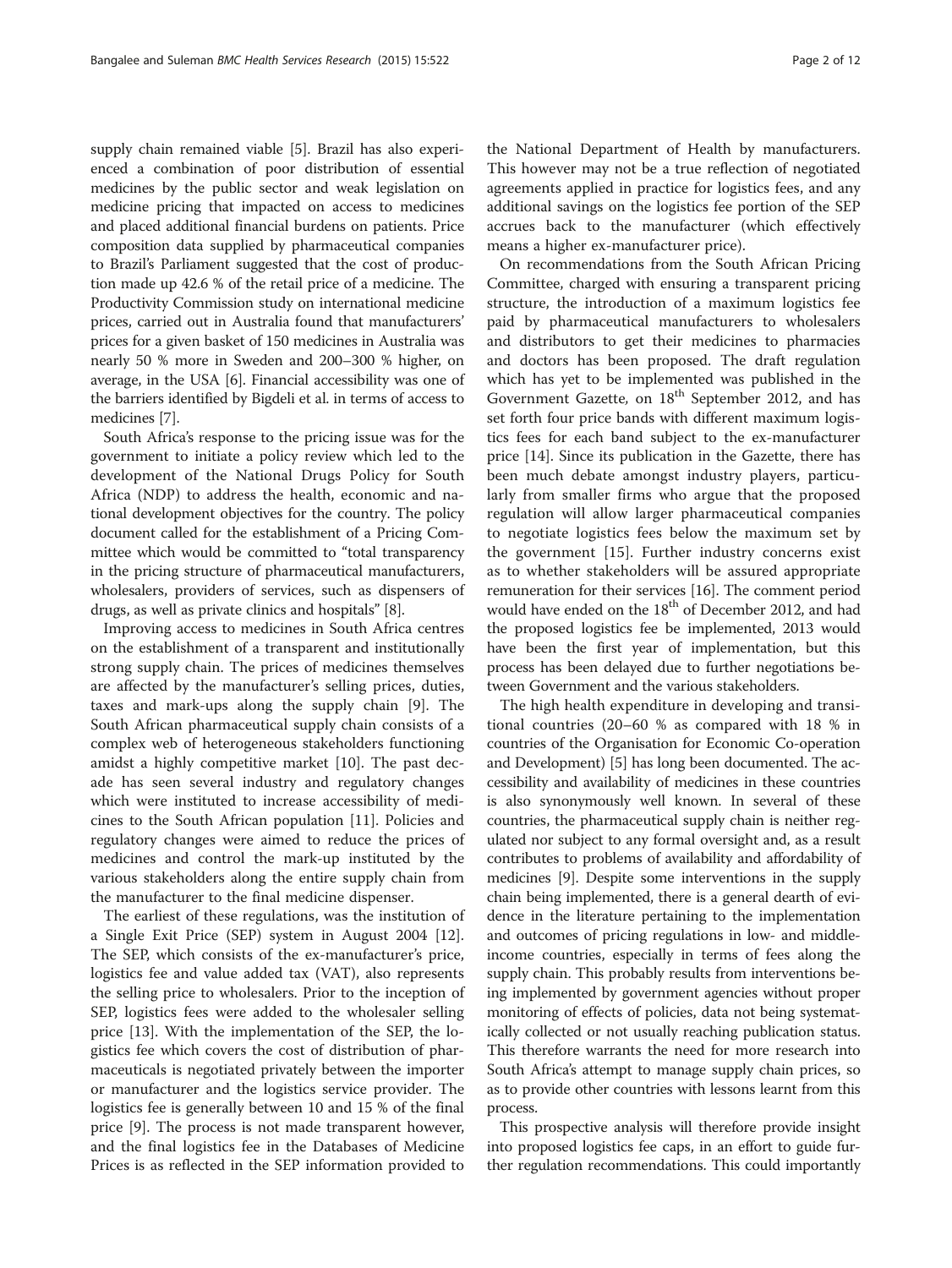serve as a platform and add to the current body of evidence on pricing interventions in the pharmaceutical supply chain in Low and Middle Income countries and in turn, present evidence on the complexity of the pharmaceutical policy development and implementation. It will further aid interested parties in identifying the characteristics, strengths and limitations of the proposed regulation with the aim of facilitating informed pharmaceutical policy decision-making in general to improve the access and affordability of medicines.

The primary objective of this paper is to examine the pre and post effects of the 2013 proposed logistics fees regulation on the price of originator and generic medicines of several subgroups of pharmaceutical dosage forms. A secondary objective is to observe the total contribution of the logistics fee toward the final SEP.

# **Methods**

### Data source

The empirical analysis used data retrieved from the South African Medicine Price Registry on private sectors prices for originator and generic medicines as at 20 December 2013. The dataset was chosen as it represents the year in which the proposed logistics fee cap was likely to have been implemented post the draft Gazette publication in 2012. The December 2013 dataset was selected as all price changes (SEP adjustments) for the year would have been completed and a comparative analysis could thus be made.

# Sample selection

The sample of non-cold chain medicines was derived from the World Health Organisation (WHO)/Health Action International (HAI) methodology global core list [[17\]](#page-10-0), with insulin preparations available for the treatment of type 1 diabetes in South Africa representing the remaining cold chain sample. The global core list comprises of 14 medicines that are included in all medicine price surveys, i.e. salbutamol, glibenclamide, atenolol, captopril, simvastatin, amitriptyline, ciprofloxacin, cotrimoxazole , amoxicillin, ceftriaxone, diazepam, diclofenac, paracetamol, and omeprazole. These medicines were used as the basis to identify all other dosage forms of the same product. As this study aimed to compare the effect of the proposed price cap on both originator and generic medicines, only generic price data for which data was also available for the originator medicine were included, hence the exclusion of glibenclamide, amitriptyline and co-trimoxazole from the original global core list. An originator medicine was compared with the price of a generic medicine if both medicines had the same active substance, same pharmaceutical dosage form and same strength. All data for medicines that were discontinued were omitted from the analysis. The pricing data for paracetamol tablets and syrup (both schedule zero) were not included as schedule zero medications as well as veterinary medicines are currently exempt from the pricing regulations in South Africa.

# Data analysis

Based on the selected sample list, the price data for all available dosage forms of the selected medicines were collected and expressed in South African Rand (ZAR). The SEP is made up of the ex-manufacturers price, logistics fee and VAT. VAT is charged at a standard 14 % across the board and is calculated from the sum of the ex-manufacturers price and the logistics fee and added to the combination of these 2 prices.

The ex-manufacturer price, logistics fee and single exit unit price inclusive of VAT (to ensure comparability of medicine prices owing to differences in pack sizes between manufacturers) for the originator and the lowest priced generic for each sample medicine as at 20 December 2013 was recorded.

For each medicine the maximum logistics fee was calculated based on the 2012 proposed government guidelines (Prices were based on the ex-manufacturer price excluding VAT):

- For medicines where the ex-manufacturer price is ZAR 100 or less (excluding VAT) the fee can be no more than 8 % plus ZAR 3.
- For medicines priced between ZAR 100 and ZAR 500, the fee is capped at 6 % plus ZAR 4.
- For medicines priced at ZAR 500 and above but less than ZAR1 000 the fee is capped at 4 % plus ZAR 5.
- Medicines priced at ZAR 1 000 or higher will have logistics fees capped at ZAR 54.

The logistics fee as a percentage of the final Single Exit Price was calculated, as part of the analysis of results. The median logistics fee as a percentage of the SEP was calculated for the originator and lowest priced generics for all dosage forms surveyed. The results reported in the article, reflect a segment of a lengthier survey, available upon request. The proposed regulation was statistically evaluated using a paired  $t$ -test to determine whether the paired observations are significantly different from one another for both originator and generic medicines respectively for all dosage forms sampled. A confidence interval of 95 % was considered significant.

Ethical approval was obtained from the University Of KwaZulu-Natal Humanities and Social Science Research Ethics Committee (HSS/0154/013).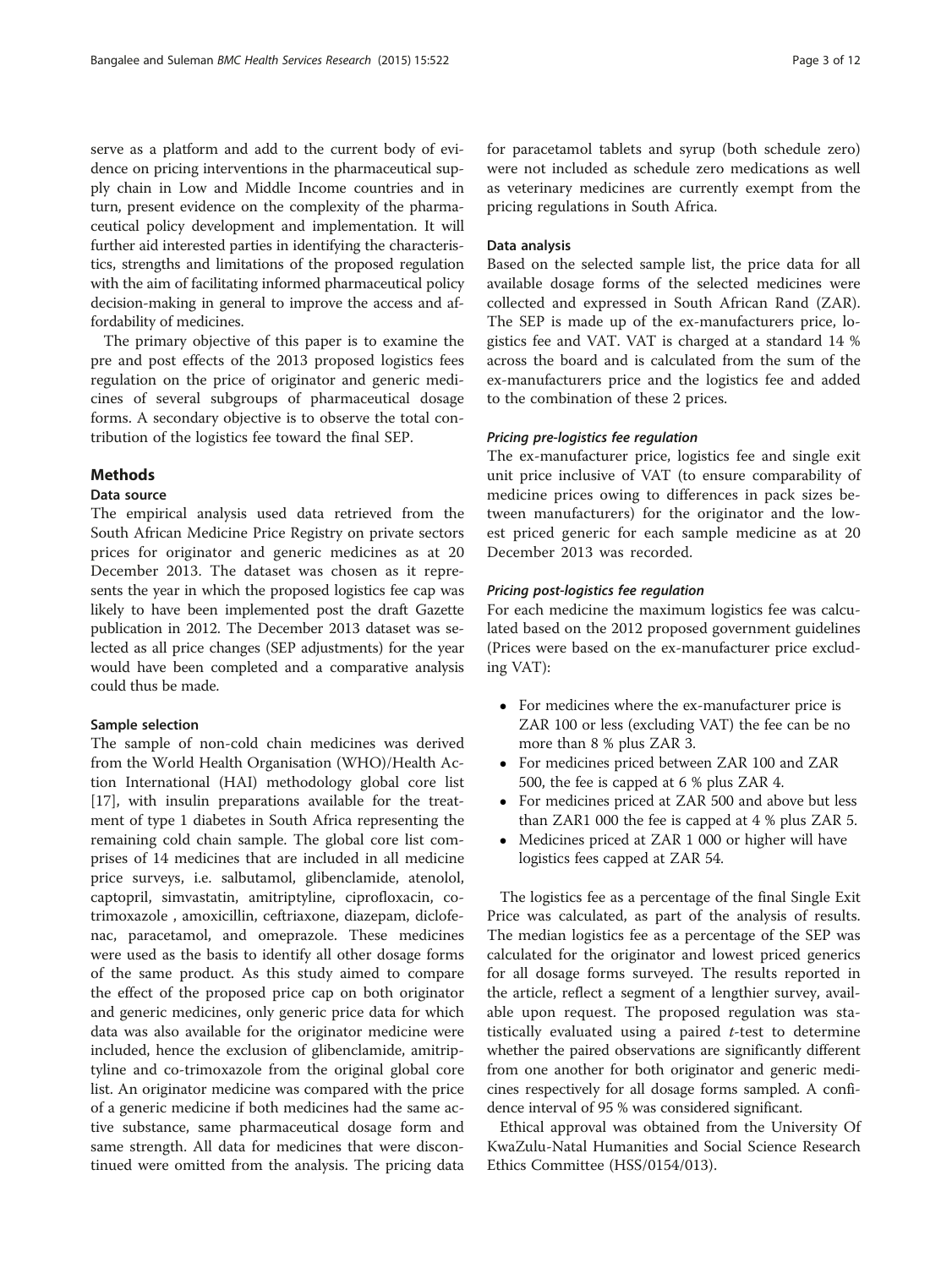# Results

The empirical analysis of the proposed logistics fee is reported below, along with estimated parameters for models of both originator and generic medicines for 4 different dosage forms, with the inclusion of a cold chain dataset. In addition to exploiting the before–after policy variation in prices, we also make comparisons between the percentage logistics fees of the various dosage forms.

Tables [1,](#page-4-0) [2](#page-5-0), [3](#page-6-0) and [4](#page-7-0) reflect the ex-manufacturers price, logistics fees, unit price and SEP for oral solid, oral liquid, injectable dosage forms and insulin cold chain products. These tables demonstrate the effects of applying the proposed maximum logistics fee cap to each medicine and dosage form in the dataset compared to the current policy.

# Solid oral dosage forms

The sample size for solid oral dosage forms consisted of seven representatives. With the exception of the logistics fee for omeprazole tablets, six out of the seven solid oral dosage forms that were analysed indicated that the exmanufacturer price, the logistics fee and the final SEP for the originator medicines were higher than that of the generic medicines (see Table [1\)](#page-4-0). An expression of the logistics fee as a percentage of the SEP however reveals that four out of the seven generic medicines, namely omeprazole capsules, atenolol, ciprofloxacin and diclofenac tablets had a higher percentage of the logistics fee make-up of the final SEP.

With the application of the maximum proposed logistics fees, the logistics fees for the generic medicines remained less than that of the originator medicines; however the expression of the logistics fee as a percentage of the SEP was higher for all generic medicines. The SEP for all medicines (originator and generic) in the data set had increased with the exception of originator amoxicillin capsules and captopril tablets. This reveals that for only two of the analysed medicines, the logistics fees percentages were above the proposed cap, hence the cap will reduce these prices.

# Injectable dosage forms

From the global core WHO/HAI list, ceftriaxone, omeprazole, diazepam, ciprofloxacin, diclofenac, paracetamol and salbutamol were available as injectable dosage forms. Paracetamol and salbutamol currently do not have any registered generic injectable medicines in South Africa. Similar to the oral dosage form, for all of the injectable dosage forms, the ex-manufacturer price, logistics fee and the final SEP for the originator medicines were higher than that of the generic medicines, with two exceptions (see Table [2](#page-5-0)). The logistics fees as well as the percentage logistics fee of the SEP for generic omeprazole and diclofenac were higher than those of the originator.

The application of the maximum proposed logistics fee has produced an overall increase in the single exit price for all originator and generic pairings with the exception of the originator diazepam and the generic omeprazole injections. Interestingly it does however result in a decreased SEP for paracetamol and salbutamol injections for which there were no generics available.

# Oral liquid dosage forms

Salbutamol syrup and ciprofloxacin suspension represented the two liquid oral preparations analysed in this study (see Table [3\)](#page-6-0). Currently there are no generic preparations available for ciprofloxacin in South Africa. Despite originator salbutamol syrup having a higher ex-manufacturer price, logistics fee and SEP unit price, the generic preparation had a higher logistics fee component of the final SEP.

The application of the maximum proposed logistics fee had resulted in an overall final price increase for both generic and originator brands of salbutamol syrup. The regulation implication for the originator ciprofloxacin suspension however, resulted in an overall decrease in both the logistics fee and the SEP components.

# Insulin preparations (cold-chain)

The majority of insulins in this study do not have any generics available in South Africa, with the exception of Human Insulin. In South Africa all varieties of insulin are biosynthetic and available only as a single strength, 100 units/ml. They do however differ in their duration of action, preservative content and buffering and retarding additives and forms the premise of their classification in this study [[18\]](#page-10-0). A total of 18 insulin preparations (14 originator and 4 generic medicines) were analysed and sub-dived into 6 sections namely, ultra-fast acting, fast acting, intermediate to long acting, long acting insulin analogues, biphasic, biphasic insulin analogues (see Table [4\)](#page-7-0). The median ex-manufacturers price of the products was ZAR 249.5. All preparations with the exception of Insulin Glargine was priced between the ZAR 100 and ZAR 500 price range, which would subject these items to a logistics fee cap of 6 % plus ZAR 4.

Generics were available for fast acting (1 generic); intermediate to long acting (1 generic) and biphasic (2 generics) insulin analogues. For fast acting and intermediate to long acting insulins, the logistics fees, as well as the percentage logistics fee of the generics were neither the highest nor the lowest from all the other insulins in the group. For biphasic insulins, the generics had the lowest logistics fees. However, only one of these generics had the lowest logistics fee percentage in the group, with the other generic having a logistics fee percentage second to the highest priced originator.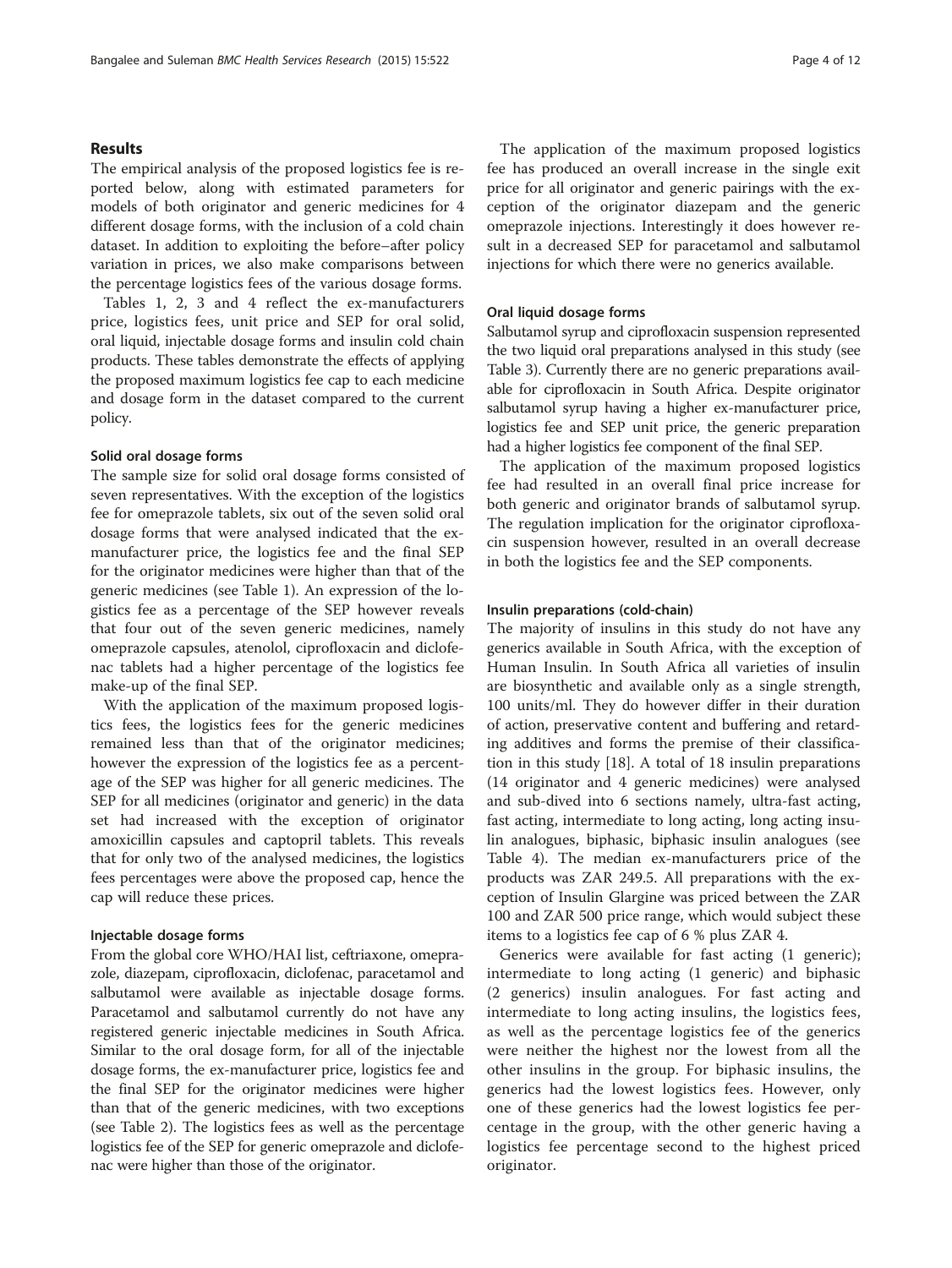# <span id="page-4-0"></span>Table 1 Solid oral dosage forms

|                                      |         |           | Pre-Logistics Fee Regulation Prices |                             |                                       |         | Post-Logistics Fee Regulation Prices |                                          |                                         |                                    |                                             |                                                |                                                        |
|--------------------------------------|---------|-----------|-------------------------------------|-----------------------------|---------------------------------------|---------|--------------------------------------|------------------------------------------|-----------------------------------------|------------------------------------|---------------------------------------------|------------------------------------------------|--------------------------------------------------------|
| Active Ingredients                   | O/G     | Pack Size | Ex-Manufacturers<br>Price in 2013   | Logistics<br>Fee in<br>2013 | SEP in 2013 Unit Price<br>(VAT incl.) | in 2013 | Logistics<br>fee/SEP %               | Logistics<br>fee with<br>proposed<br>cap | SEP with<br>proposed cap<br>(VAT incl.) | Unit Price<br>with proposed<br>cap | Logistics fee<br>with proposed<br>cap/Sep % | Change in<br>SEP after<br>logistics<br>fee cap | Overall effect<br>on SEP after<br>logistics fee<br>cap |
| Omeprazole 20 mg tab                 | $\circ$ | 28        | 426.33                              | 14.92                       | 503.03                                | 17.97   | 2.97                                 | 29.58                                    | 519.74                                  | 18.57                              | 5.7                                         | 16.71                                          | Increase                                               |
| Omeprazole 20 mg cap                 | G       | 28        | 86.99                               | 15.35                       | 116.66                                | 4.17    | 13.16                                | 9.96                                     | 119.08                                  | 4.25                               | 8.36                                        | 2.42                                           | Increase                                               |
| Amoxicillin Trihydrate<br>500 mg cap | O       | 100       | 474.40                              | 71.16                       | 621.94                                | 6.22    | 11.45                                | 32.46                                    | 577.83                                  | 5.78                               | 5.62                                        | $-44.11$                                       | Decrease                                               |
| Amoxicillin Trihydrate<br>500 mg cap | G       | 100       | 60.71                               | 5.16                        | 75.09                                 | 0.75    | 6.88                                 | 7.86                                     | 78.17                                   | 0.79                               | 10.06                                       | 3.08                                           | Increase                                               |
| Atenolol 50 mg tab                   | О       | 30        | 156.57                              | 5.48                        | 184.74                                | 6.16    | 2.97                                 | 13.39                                    | 193.76                                  | 6.46                               | 6.92                                        | 9.02                                           | Increase                                               |
| Atenolol 50 mg tab                   | G       | 30        | 12.19                               | 1.21                        | 15.28                                 | 0.51    | 7.92                                 | 3.98                                     | 18.43                                   | 0.62                               | 21.58                                       | 3.15                                           | Increase                                               |
| Captopril 25 mg tab                  | O       | 60        | 128.08                              | 20.53                       | 169.42                                | 2.83    | 12.12                                | 11.68                                    | 159.33                                  | 2.66                               | 7.34                                        | $-10.09$                                       | Decrease                                               |
| Captopril 25 mg tab                  | G       | 60        | 11.86                               | 0.71                        | 14.33                                 | 0.24    | 4.96                                 | 3.95                                     | 18.02                                   | 0.31                               | 21.92                                       | 3.69                                           | Increase                                               |
| Simvastatin 20 mg tab                | $\circ$ | 28        | 57.23                               | 6.53                        | 72.68                                 | 2.6     | 8.99                                 | 7.58                                     | 73.88                                   | 2.64                               | 10.26                                       | 1.2                                            | Increase                                               |
| Simvastatin 20 mg tab                | G       | 28        | 16.97                               | 1.7                         | 21.28                                 | 0.77    | 7.98                                 | 4.36                                     | 24.31                                   | 0.87                               | 17.93                                       | 3.03                                           | Increase                                               |
| Ciprofloxacin 500 mg tab             | 0       | 10        | 115.97                              | 10.68                       | 144.38                                | 14.44   | 7.4                                  | 10.96                                    | 144.69                                  | 14.47                              | 7.58                                        | 0.31                                           | Increase                                               |
| Ciprofloxacin 500 mg tab             | G       | 10        | 8.75                                | 1.25                        | 11.4                                  | 1.21    | 10.97                                | 3.7                                      | 14.19                                   | 1.42                               | 26.07                                       | 2.79                                           | Increase                                               |
| Diclofenac Sodium 50 mg tab O        |         | 20        | 36.67                               | 3.58                        | 45.88                                 | 2.3     | 7.8                                  | 5.93                                     | 48.57                                   | 2.43                               | 12.22                                       | 2.69                                           | Increase                                               |
| Diclofenac Sodium 50 mg tab G        |         | 20        | 9.33                                | 1.39                        | 12.23                                 | 0.61    | 11.37                                | 3.75                                     | 18.13                                   | 0.91                               | 20.68                                       | 5.9                                            | Increase                                               |

Notes: All Prices are in ZAR; O = Originator brand G = Generic brand; Originator Solid oral dosage forms: P value = 0.658; Generic solid oral dosage forms: P value = 0.0002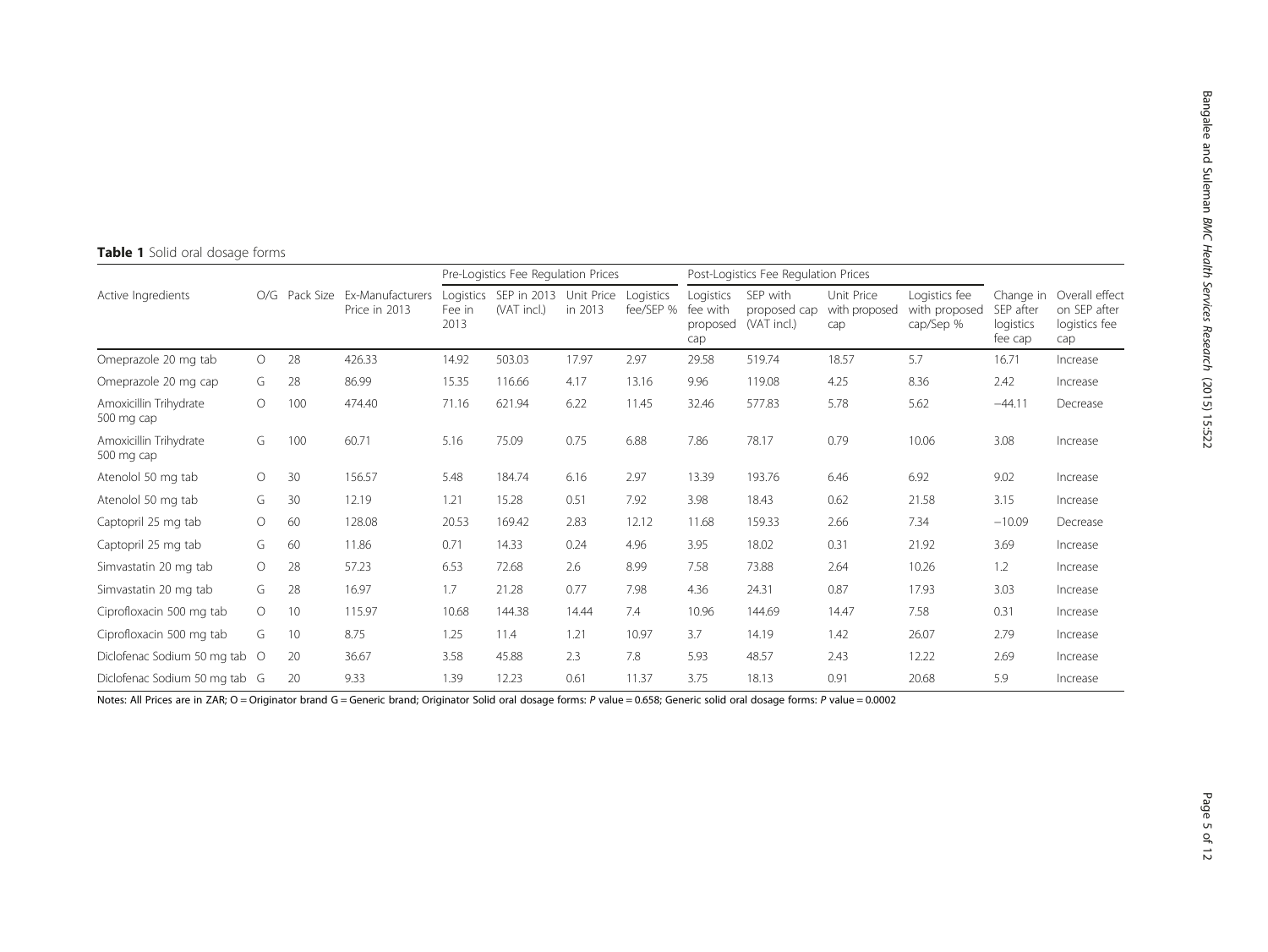# <span id="page-5-0"></span>Table 2 Injectable dosage forms

|                          |            |                 |                                   | Pre-Logistics Fee Regulation Prices |                            |                       |                        | Post-Logistics Fee Regulation Prices     |                                         |                                    |                                             |                                                |                                                        |
|--------------------------|------------|-----------------|-----------------------------------|-------------------------------------|----------------------------|-----------------------|------------------------|------------------------------------------|-----------------------------------------|------------------------------------|---------------------------------------------|------------------------------------------------|--------------------------------------------------------|
| Active Ingredients       | O/G        | Pack Size       | Ex-Manufacturers<br>Price in 2013 | Logistics<br>Fee in<br>2013         | SEP in 2013<br>(VAT incl.) | Unit Price<br>in 2013 | Logistics<br>fee/SEP % | Logistics<br>fee with<br>proposed<br>cap | SEP with<br>proposed cap<br>(VAT incl.) | Unit Price<br>with proposed<br>cap | Logistics fee<br>with proposed<br>cap/Sep % | Change in<br>SEP after<br>logistics<br>fee cap | Overall effect<br>on SEP after<br>logistics fee<br>cap |
| Omeprazole 40 mg/10 ml   | $\circ$    | 100 ml          | 219.09                            | 0.66                                | 250.51                     | 2.51                  | 0.26                   | 17.15                                    | 269.31                                  | 2.69                               | 6.37                                        | 18.79                                          | Increase                                               |
| Omeprazole 40 mg/10 ml   | G          | $10 \mathrm{m}$ | 67.77                             | 11.96                               | 90.89                      | 9.09                  | 13.16                  | 8.42                                     | 86.85                                   | 8.69                               | 9.69                                        | $-4.03$                                        | Decrease                                               |
| Diazepam 10 mg/2 ml      | $\bigcirc$ | $10 \mathrm{m}$ | 101.43                            | 10.62                               | 127.73                     | 12.77                 | 8.313                  | 10.1                                     | 127.12                                  | 12.71                              | 7.93                                        | $-0.61$                                        | Decrease                                               |
| Diazepam 10 mg/2 ml      | G          | 20 ml           | 23.36                             | 1.40                                | 28.23                      | 1.41                  | 4.97                   | 4.87                                     | 32.18                                   | 1.61                               | 15.13                                       | 3.95                                           | Increase                                               |
| Ciprofloxacin 2 mg/ml    | $\Omega$   | 50 ml           | 74.53                             | 6.63                                | 92.52                      | 1.85                  | 7.17                   | 8.96                                     | 95.18                                   | 1.90                               | 9.42                                        | 2.66                                           | Increase                                               |
| Ciprofloxacin 2 mg/ml    | G          | 50 ml           | 23.71                             | 1.92                                | 29.22                      | 0.58                  | 6.58                   | 4.89                                     | 32.61                                   | 0.65                               | 15.02                                       | 3.39                                           | Increase                                               |
| Diclofenac 75 mg/3 ml    | $\bigcirc$ | 15 ml           | 43.81                             | 4.28                                | 54.82                      | 3.65                  | 7.79                   | 6.51                                     | 57.36                                   | 3.82                               | 11.34                                       | 2.54                                           | Increase                                               |
| Diclofenac 75 mg/3 ml    | G          | 150 ml          | 43.66                             | 4.85                                | 55.31                      | 0.37                  | 8.77                   | 6.49                                     | 57.18                                   | 0.38                               | 11.36                                       | 1.87                                           | Increase                                               |
| Paracetamol 500 mg/50 ml | $\circ$    | 100 ml          | 283.75                            | 45.68                               | 371.99                     | 0.31                  | 11.44                  | 21.03                                    | 347.45                                  | 3.52                               | 3.60                                        | $-24.54$                                       | Decrease                                               |
| Salbutamol 500mcg/ml     | $\bigcirc$ | $5 \text{ ml}$  | 156.06                            | 27.53                               | 209.29                     | 41.86                 | 13.16                  | 13.36                                    | 193.14                                  | 193.14                             | 6.92                                        | $-16.15$                                       | Decreased                                              |
| Ceftriaxone 1 q          | $\circ$    | 3.5 mL          | 57.88                             | 6.063                               | 72.89                      | 20.83                 | 8.32                   | 7.63                                     | 74.68                                   | 21.34                              | 10.22                                       | 1.79                                           | Increase                                               |
| Ceftriaxone 1 q          | G          | 3.5 mL          | 9.522                             | 0.94                                | 11.93                      | 3.41                  | 7.89                   | 3.76                                     | 15.14                                   | 4.33                               | 24.84                                       | 3.21                                           | Increase                                               |

All Prices are in ZAR; O = Originator brand G = Generic brand; Originator injectable dosage forms: P value = 0.693; Generic injectable dosage forms: P value = 0.318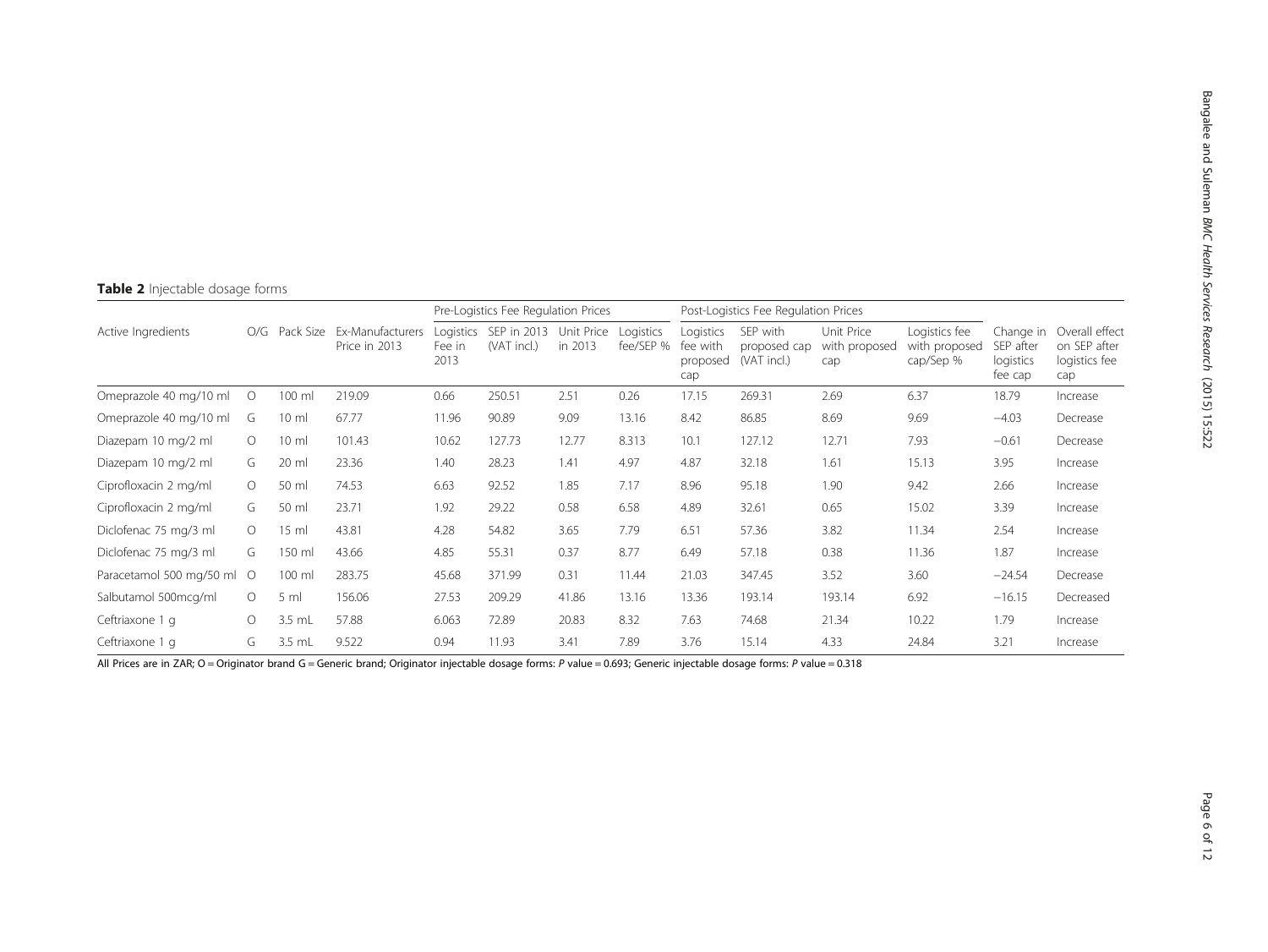# <span id="page-6-0"></span>Table 3 Oral liquid dosage forms

|                                                    |            |                  |               | Pre-Logistics Fee Regulation Prices |                                                 |         | Post-Logistics Fee Regulation Prices |                                       |                                         |                                 |                                             |                                             |                                                        |
|----------------------------------------------------|------------|------------------|---------------|-------------------------------------|-------------------------------------------------|---------|--------------------------------------|---------------------------------------|-----------------------------------------|---------------------------------|---------------------------------------------|---------------------------------------------|--------------------------------------------------------|
| Active Ingredients O/G Pack Size Ex-Manufacturers  |            |                  | Price in 2013 | Fee in<br>2013                      | Logistics SEP in 2013 Unit Price<br>(VAT incl.) | in 2013 | Loaistics<br>fee/SEP %               | Logistics fee<br>with proposed<br>cap | SEP with<br>proposed cap<br>(VAT incl.) | Unit Price with<br>proposed cap | Logistics fee<br>with proposed<br>cap/Sep % | Change in SEP<br>after logistics<br>fee cap | Overall effect<br>on SEP after<br>logistics fee<br>cap |
| Salbutamol<br>2 mg/5 ml syr.                       | $\bigcirc$ | 200 ml           | 45.15         | . 58                                | 53.28                                           | 0.27    | 2.97                                 | 6.61                                  | 59.01                                   | 0.29                            | 11.20                                       | 5.74                                        | Increase                                               |
| Salbutamol<br>2 mg/5 ml syr.                       | (п.        | $100 \mathrm{m}$ | 7.91          | 0.88                                | 10.02                                           | 0.1     | 8.78                                 | 3.63                                  | 13.16                                   | 0.13                            | 27.61                                       | 3.14                                        | Increase                                               |
| Ciprofloxacin<br>$250 \text{ mg}/5 \text{ ml}$ sus | Ω          | $100$ ml         | 158.92        | 14.03                               | 197.16                                          | 1.97    | 7.12                                 | 13.54                                 | 196.59                                  | 1.97                            | 6.88                                        | $-0.56$                                     | Decrease                                               |

All Prices are in ZAR; O = Originator brand G = Generic brand; Originator oral liquid dosage forms: P value = 0.56; Generic oral liquid dosage forms: P value = could not be obtained as only one set of variables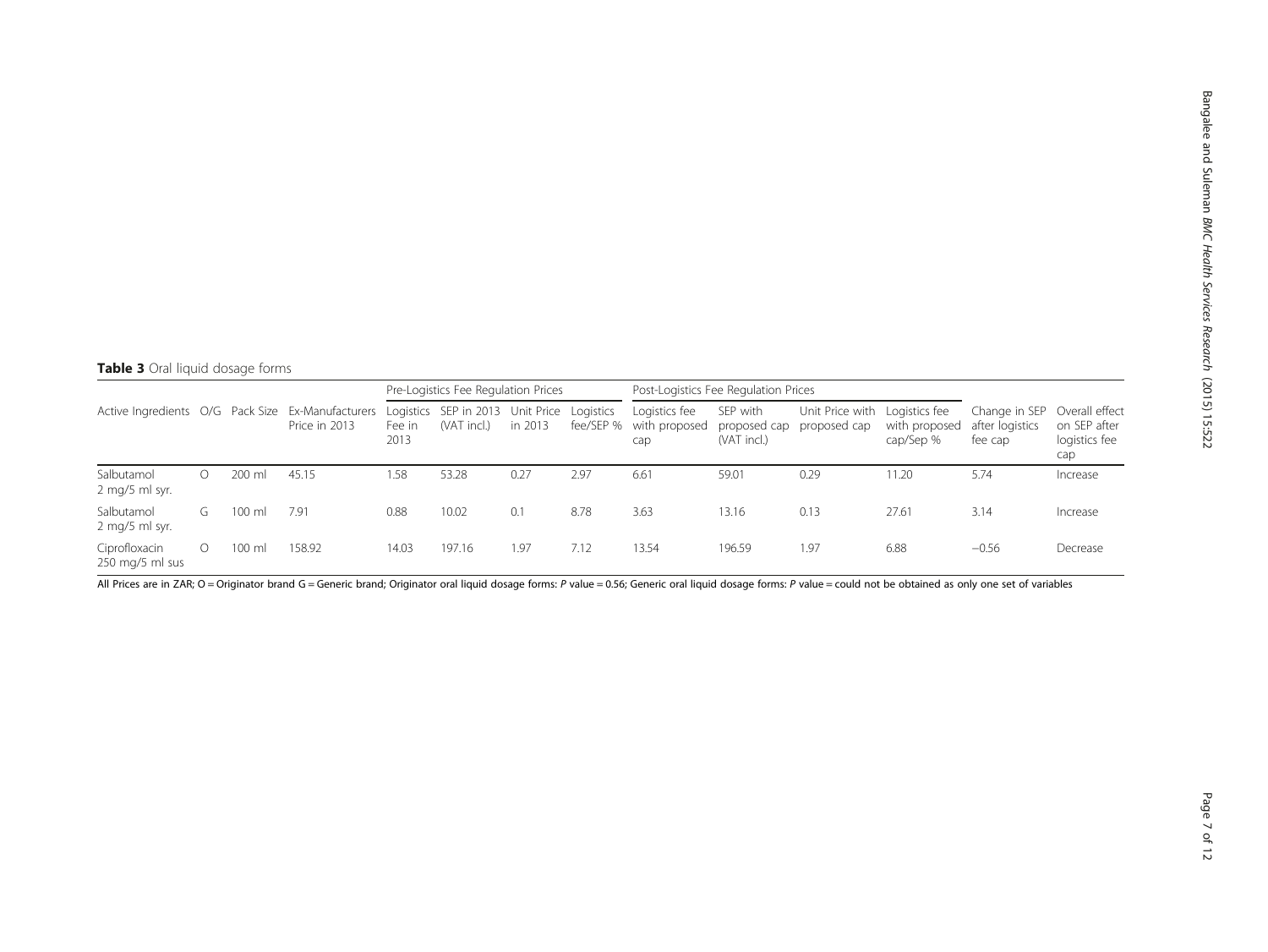<span id="page-7-0"></span>

|                                                                                   |         | O/G Pack Size<br>& Quantity in 2013 | Ex- Man.Price Log Fee SEP in 2013 Unit Price Logistics | Pre-Logistics Fee Regulation Prices |                      |         | Post-Logistics Fee Regulation Prices |                              |                                  |                                              |                                             |                                   |                                                                  |
|-----------------------------------------------------------------------------------|---------|-------------------------------------|--------------------------------------------------------|-------------------------------------|----------------------|---------|--------------------------------------|------------------------------|----------------------------------|----------------------------------------------|---------------------------------------------|-----------------------------------|------------------------------------------------------------------|
| Active Ingredients                                                                |         |                                     |                                                        |                                     | in 21013 (VAT incl.) | in 2013 | fee/SEP %                            | Logistics<br>fee with<br>cap | SEP with<br>proposed (VAT incl.) | Unit Price with<br>proposed cap proposed cap | Logistics fee<br>with proposed<br>cap/Sep % | SEP after<br>logistics<br>fee cap | Change in Overall effect<br>on SEP after<br>logistics fee<br>cap |
| Ultra-fast acting                                                                 |         |                                     |                                                        |                                     |                      |         |                                      |                              |                                  |                                              |                                             |                                   |                                                                  |
| Insulin Glulisine                                                                 | $\circ$ | 10/1                                | 258.79                                                 | 8                                   | 304.14               | 30.41   | 2.63                                 | 19.53                        | 317.28                           | 31.73                                        | 6.15                                        | 13.14                             | Increase                                                         |
| Insulin aspart                                                                    | $\circ$ | 10/1                                | 223.63                                                 | 30.19                               | 289.36               | 28.94   | 10.44                                | 17.42                        | 274.79                           | 27.48                                        | 6.34                                        | $-14.57$                          | Decrease                                                         |
| Insulin Lispro                                                                    | $\circ$ | 10/1                                | 210.08                                                 | 12.60                               | 253.86               | 25.39   | 4.97                                 | 16.60                        | 258.42                           | 25.84                                        | 6.43                                        | 4.5694                            | Increase                                                         |
| Fast acting                                                                       |         |                                     |                                                        |                                     |                      |         |                                      |                              |                                  |                                              |                                             |                                   |                                                                  |
| Insulin (Dna)                                                                     | $\circ$ | 10/1                                | 193.64                                                 | 26.14                               | 250.56               | 25.06   | 10.43                                | 15.62                        | 238.56                           | 23.86                                        | 6.55                                        | $-11.99$                          | Decrease                                                         |
| Human Insulin                                                                     | G       | 5/1                                 | 240.25                                                 | 19.22                               | 295.79               | 59.16   | 6.49                                 | 18.41                        | 294.87                           | 58.97                                        | 6.244                                       | $-0.92$                           | Decrease                                                         |
| Regular Human Insulin (Rdna)                                                      | $\circ$ | 10/1                                | 210.08                                                 | 12.60                               | 253.86               | 25.39   | 4.97                                 | 16.60                        | 258.42                           | 25.84                                        | 6.43                                        | 4.56                              | Increase                                                         |
| Intermediate to long acting                                                       |         |                                     |                                                        |                                     |                      |         |                                      |                              |                                  |                                              |                                             |                                   |                                                                  |
| Human Insulin                                                                     | G       | 5/1                                 | 240.25                                                 | 19.22                               | 295.79               | 59.16   | 6.49                                 | 18.41                        | 294.87                           | 58.97                                        | 6.244                                       | $-0.92$                           | Decrease                                                         |
| Isophane insulin                                                                  | $\circ$ | 10.1                                | 233.46                                                 | 31.52                               | 302.07               | 30.21   | 10.43                                | 18.01                        | 286.67                           | 28.67                                        | 6.28                                        | $-15.40$                          | Decrease                                                         |
| Isophane Human Insulin (Rdna)                                                     | $\circ$ | 10/1                                | 237.81                                                 | 14.27                               | 287.37               | 28.74   | 4.97                                 | 18.27                        | 291.93                           | 29.19                                        | 6.26                                        | 4.56                              | Increase                                                         |
| Long acting Insulin analogues                                                     |         |                                     |                                                        |                                     |                      |         |                                      |                              |                                  |                                              |                                             |                                   |                                                                  |
| Insulin Glargine                                                                  | $\circ$ | 3/5                                 | 505.68                                                 | 23.83                               | 603.64               | 40.24   | 3.95                                 | 25.23                        | 605.23                           | 40.35                                        | 4.17                                        | 1.59                              | Increase                                                         |
| Insulin Detemir                                                                   | $\circ$ | 3/5                                 | 460.73                                                 | 62.19                               | 596.14               | 39.74   | 10.43                                | 31.64                        | 561.30                           | 37.42                                        | 5.64                                        | $-34.83$                          | Decrease                                                         |
| Biphasic                                                                          |         |                                     |                                                        |                                     |                      |         |                                      |                              |                                  |                                              |                                             |                                   |                                                                  |
| Biosynthetic human insulin                                                        | $\circ$ | 3/5                                 | 458.27                                                 | 61.87                               | 592.96               | 39.53   | 10.44                                | 31.49                        | 558.34                           | 37.22                                        | 5.64                                        | $-34.61$                          | Decrease                                                         |
| Biosynthetic Human Insulin<br>(30 % Regular Insulin and 70 %<br>Isophane Insulin) | $\circ$ | 3/5                                 | 349.13                                                 | 22.29                               | 423.41               | 28.23   | 5.26                                 | 24.95                        | 426.45                           | 28.43                                        | 5.85                                        | 3.04                              | Increase                                                         |
| Insulin (Human)                                                                   | G       | 3/5                                 | 321.71                                                 | 15.28                               | 384.17               | 25.61   | 3.98                                 | 23.30                        | 393.31                           | 26.22                                        | 5.92                                        | 9.14                              | Increase                                                         |
| Human Insulin/ isophane insulin                                                   | G       | 5/1                                 | 235.21                                                 | 18.82                               | 289.59               | 57.92   | 6.49                                 | 18.11                        | 288.79                           | 57.76                                        | 6.27                                        | $-0.80$                           | Decrease                                                         |
| Biphasic Insulin analogues                                                        |         |                                     |                                                        |                                     |                      |         |                                      |                              |                                  |                                              |                                             |                                   |                                                                  |
| 75 % Insulin Lispro Protamine<br>Suspension (Npl)                                 | $\circ$ | 3/5                                 | 349.12                                                 | 22.28                               | 423.39               | 28.23   | 5.26                                 | 24.95                        | 426.43                           | 28.43                                        | 5.85                                        | 3.04                              | Increase                                                         |
| Insulin aspart                                                                    | $\circ$ | 3/5                                 | 417.34                                                 | 56.34                               | 539.99               | 35.99   | 10.43                                | 29.040                       | 508.87                           | 33.92                                        | 5.71                                        | $-31.12$                          | Decrease                                                         |
| 50 % Insulin Lispro Protamine<br>Suspension (Npl)                                 | $\circ$ | 3/5                                 | 349.12                                                 | 22.28                               | 423.39               | 28.23   | 5.26                                 | 24.95                        | 426.43                           | 28.43                                        | 5.85                                        | 3.04                              | Increase                                                         |

All Prices are in ZAR; O = Originator brand; G = Generic brand; Originator insulin preparations: P value = 0.148; Generic insulin preparations: P value = 0.808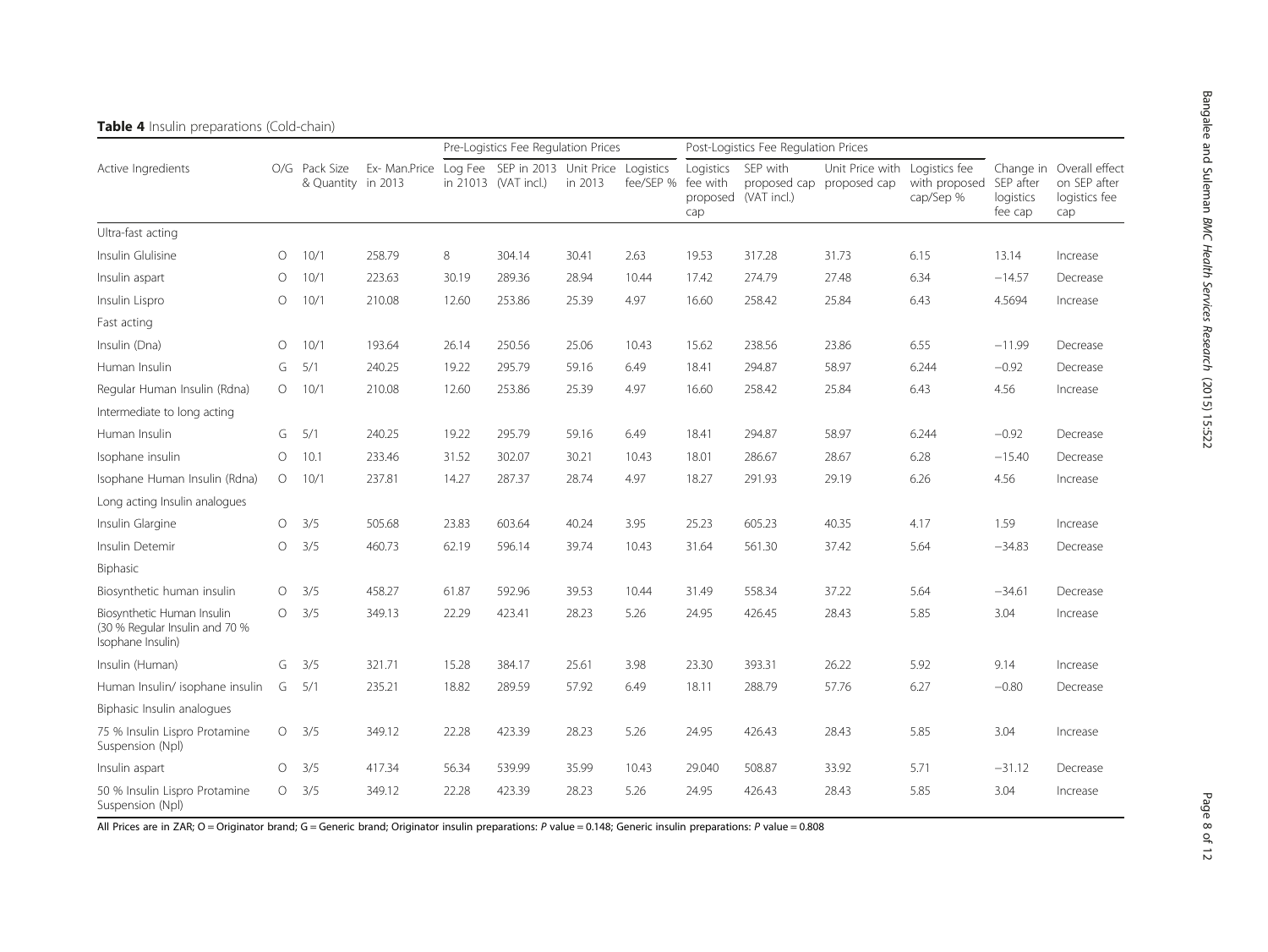<span id="page-8-0"></span>After application of the maximum proposed price cap, a mixed response was observed with half the items (3 of which were generics) seeing an increase in the logistics fee and the remaining nine seeing a decrease in the logistics fee and SEP components.

# Statistical analysis

The t-test was found to be statistically non-significant for all generic and originator medicines for all dosage forms with the exception of generic solid oral dosage forms where  $P = 0.0002$  and for generic oral liquid dosage forms where the *t*-test could not be performed owing to the nature of the data.

Table 5 depicts a summary of all the median logistics fee percentages for all four dosage forms surveyed. Results reveal that the logistics percentage of the SEP for originator medicines was higher than that for the generic medicines for injectable and oral liquid dosage forms. The contrary was observed for solid oral dosage forms and insulins.

## Summary observations for all dosage forms

Overall it was observed that for all medicines surveyed the ex-manufacturer's price, logistics fee and SEP for originator medicines were higher than those for generic medicines. The only exceptions were observed for the injectable dosage forms, omeprazole and diclofenac, for which the lowest priced generic medicines, had a higher logistics fee than the originator medicine. Furthermore the logistics fees attached to the cold chain medicines were the highest when compared to all the other dosage forms. In summary, majority of the medicines (68 %) surveyed saw an increase in the SEP with the implementation of the proposed tiers for the logistics fee portion of the SEP.

| <b>Table 5</b> Median logistics fee/SEP % for each dosage form |  |  |  |
|----------------------------------------------------------------|--|--|--|
| based on 2013 prices                                           |  |  |  |

| Dosage Form              | Logistics fee/SEP % |  |  |  |  |  |
|--------------------------|---------------------|--|--|--|--|--|
| Solid Oral Dosage forms  |                     |  |  |  |  |  |
| Originator               | 7.8                 |  |  |  |  |  |
| Generic                  | 7.98                |  |  |  |  |  |
| Injectable Dosage Forms  |                     |  |  |  |  |  |
| Originator               | 8.06                |  |  |  |  |  |
| Generic                  | 7.8                 |  |  |  |  |  |
| Oral Liquid Dosage Forms |                     |  |  |  |  |  |
| Originator               | 8.78                |  |  |  |  |  |
| Generic                  | 5.04                |  |  |  |  |  |
| Insulins                 |                     |  |  |  |  |  |
| Originator               | 5.26                |  |  |  |  |  |
| Generic                  | 6.49                |  |  |  |  |  |

# **Discussion**

South Africa has embarked on the implementation of several policies to create a transparent pricing system for medicines. The purpose of the proposed maximum logistics fee regulation is to limit pharmaceutical company's ability to exploit market power by charging high prices to market their specific medicines. In this study we sought to determine the effects of the proposed regulation so as to elucidate potential unintended consequences of the regulation.

Out of the 47 medicines in the overall sample from the current study, only 16 medicines showed a decrease in the SEP with the application of the maximum logistics fee cap. The greatest benefit was observed for medicines where no generic alternative was available. The lack of competition for these medicines may have resulted in pharmaceutical companies setting high prices. The logistics fee cap in these instances has seen a decrease in the SEP for all 3 originator medicines. Thus one could recommend that the logistics fee caps be implemented selectively for those medicines for which there are no generic alternatives currently available.

A medicine price survey conducted by Xiphu and Mpanza in the Gauteng province (2004), South Africa revealed that logistics fees of similar products with similar pack sizes were generally higher for innovator brands than for generics [[19](#page-10-0)]. The results from the current study reveal similar findings for all products surveyed with the exception of only 2 medicines, omeprazole and diclofenac injections. However if one had to look at the logistics fee as a percentage of the final SEP, results reveal that the logistic portion of several of the generic medicines reviewed were higher than that of the originator brand medicine, which could indicate that pharmaceutical companies used their logistics fees to provide a market incentive for wholesalers and distributors to distribute their products along the supply chain. A valid recommendation from the Xiphu, and Mpanza study was the implementation of uniform distribution fees of similar products, with clear stipulation of distribution costs and activities being paid to all stakeholders.

The cold chain which is often considered as a combination of being a science, a technology and a process, has often been cited by pharmaceutical companies as a major contributing factor to the increased prices of certain thermo-labile medicines. These companies suggest that this is due to the difference in logistic planning and assurance of appropriate temperature conditions along the supply chain, which results in a higher cost associated with retaining, packaging and transportation of products at 2–8 ° C or at frozen temperatures than it does to keep them at uncontrolled ambient conditions [[20\]](#page-11-0). In this study, a comparative look at the logistics fees for all dosage forms supports the notion that cold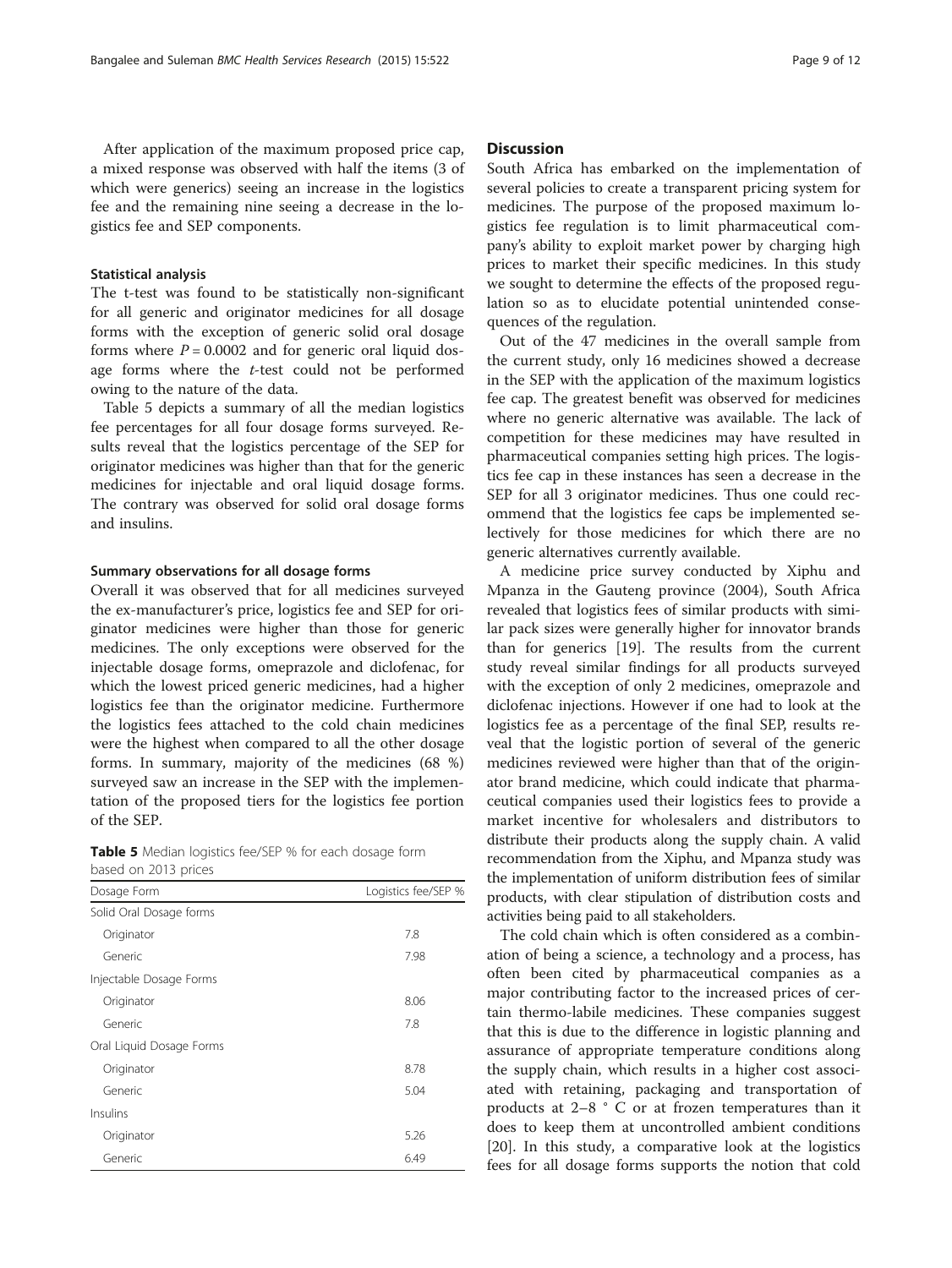chain medicines do attract higher logistics fees. However when one looks at the current logistics fees component of the SEP of these cold chain products, it becomes apparent that the logistics fee is not the largest determinant of the SEP, especially when compared to other dosage forms (Table [5](#page-8-0)). Hence the logistics fees associated with maintaining the cold chain is not a major contributor to the high cost of these products as previously suggested. These results however only reflect a small therapeutic class in a larger category of cold-chain products, and conclusions cannot be generalised to the larger majority; however results once again show that the imposition of a logistics fee cap may not be a "fit one, fit

all" regulation. The application of a proposed maximum logistics fee could potentially have an adverse impact on the distribution chain in South Africa, especially since logistics fees attached to medicines may differ, depending on the type or class of medicine. Reduction in overheads and overall business costs is a direct reaction to price cap regulations. Price cap regulations create an incentive for businesses to reduce service quality [[21\]](#page-11-0) which would be counterproductive to the objectives of the NDP. As an alternative to instituting price caps, further economic studies into the proposed logistic fee determination should also be looked into. A study conducted in Norway (2009) sought to compare the newly introduced reference price (RP) system called "index pricing" for a sub-sample of off-patent pharmaceuticals to the previous price cap (PC) regulation [[22\]](#page-11-0). The study revealed that RP significantly reduced both brand-name and generic medicine prices within the reference group, with the effect being stronger for brand-names. In terms of regulatory implications, the results suggest that RP is more effective than PC regulation in lowering medicine prices, and perhaps South Africa needs to pursue all options before settling on the intended regulation.

Owing to price variations between different medicines, dosage forms, therapeutic classes and patent status , the proposed logistics fee caps could possibly be implemented under separate strategies for different medicines i.e. selective mark-up regulation [[9\]](#page-10-0). A similar type of selective mark-up regulation has been implemented in India (under the Drugs Price Control Order 2013), where only a select group of medicines based on essential drug classification, are subject to price regulation [[23\]](#page-11-0). The formula adopted includes the regulation of wholesalers and retailers in the maximum retail price that is determined. The end result has been a lower average margin on these selected medicines, thus increasing financial access. Indonesia has developed a system where mark-ups for originator brands were lower than those for generic products (published in 1989 so dated) [\[9](#page-10-0)]. South African regulators should explore all

avenues of grouping medicines, either via patent status (originator brand, branded generic, generic), innovation status, country of manufacture, reimbursement status, presence on an essential medicines list or other positive lists [[9\]](#page-10-0). This mechanism may not be the definitive answer to reducing costs in the supply chain, as stakeholders may find ways to distort selective mechanisms to their advantage, but may indeed form part of a larger policy objective to curtail costs and ensure transparency in pricing. Alternate methods to reduce pharmaceutical costs may also include strategies to improve the efficiency of the distribution chain. Establishing an appropriate system will not be easy, as it is essential to find an equitable balance between cost effective services and promoting increased accessibility to medicines, without a loss in quality of logistics services.

The European Union (EU) has also recognised how costs in the distribution chain have contributed to escalating costs of medicines. Regulators have introduced changes relating to the remuneration of pharmaceutical wholesalers and pharmacies, with the aim of reducing these costs with an increasing focus on improving the efficiencies of the supply chain [[24](#page-11-0)]. The concern however with the regulation of pharmaceutical prices is that it may distort the behaviour of market players. Regulated margins in EU countries often takes the form of regressive mark-ups, proportional mark-ups and flat fees, each having their own advantages and disadvantages. Regressive mark-ups which have been identified as the most common in the EU for wholesalers are based on a percentage of the ex-manufacturer price that decreases as the price increases. This implies that distributors obtain higher remuneration from supplying higher-price medicines, which in turn would hinder other policies such as generic uptake. Only fixed fees whose value is independent from the medicines prices could in fact fully counterbalance this. The lesson is that any regulation applied early in the supply chain, must be counterbalanced later in the chain with careful consideration of how industry players may manipulate it, to attain the desired outcome.

Some future recommendations stemming from the findings of this preliminary study are firstly to analyse the relationship between logistics fees and the number of generic brands available, to determine if logistics fees plays a role in price competition in the broader South African medicines market. Secondly, further studies are required to determine if high logistics fees are a result of profiteering or whether they do actually reflect high costs in the distribution chain. Thirdly, more investigations are needed to determine if alternative policies such as reference pricing are more effective than price caps on logistics fees in lowering medicine prices. Finally research should be steered toward determining if logistics fee caps have a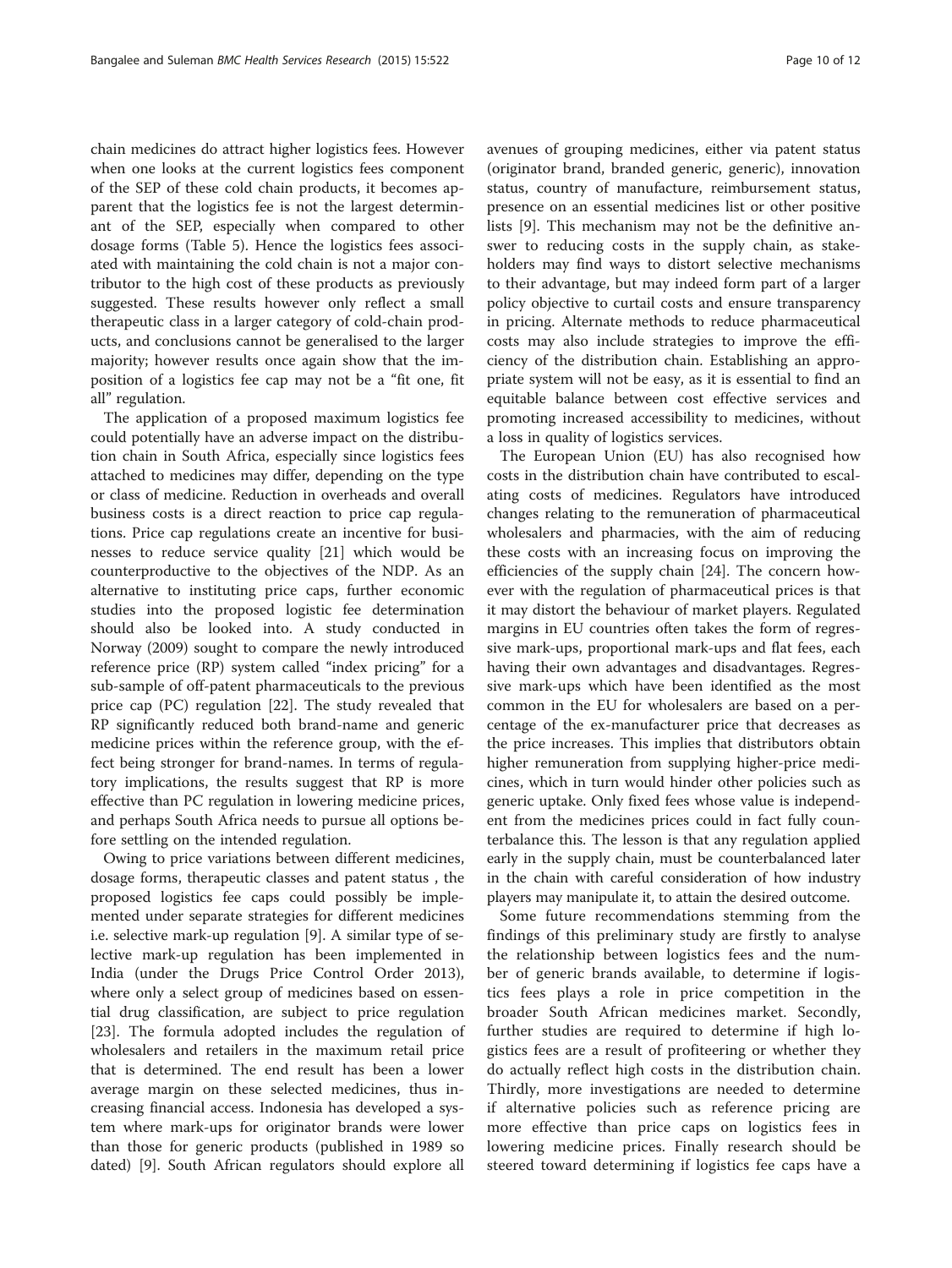<span id="page-10-0"></span>differential impact on originator brand and generic medicines.

# Limitations

The primary limitation of this study is that, for each medicine surveyed, the maximum logistics fee cap was imposed. Hence for medicines that resulted in a price decrease, the regulation could in reality reflect actual price decreases upon implementation. However, for medicines that resulted in a price increase, this might not be a true reflection of what will necessarily happen, as we cannot predict how manufacturing firms will react or alter prices to remain competitive. Price caps may unfortunately result in perverse economic effects for businesses to recover their lost profits. It therefore becomes imperative for government to strive to increase the transparency in determining the logistics fees which are currently privately negotiated between manufacturers and logistics providers. This possibly could be achieved through logistics fees contracts being public or through negotiations between national Department of Health and wholesalers and distributors. Finally the limited number of oral liquid dosage forms surveyed may affect the generalizability of the results.

# Conclusion

Despite the often good intent of pharmaceutical regulations in trying to reduce medication costs, they may also produce negative overall consequences to the end users. This study reveals that there is indeed a need for greater transparency of the activities being paid for under distribution as well as greater uniformity in the costing of logistics fees of similar products. The implementation of price caps may not necessarily result in reduced prices all round. The results of the study confirm that despite the existence of several avenues to improve the affordability of medicines, each opportunity comes with its own challenges which require suitable lines of response. This trade-off therefore requires reliable and regular monitoring of implemented regulation and policies, together with the allowance for adjustments to ensure that improved desired outcomes are achieved. Any country seeking to emulate the SEP regulation of South Africa, should first ensure that transparency in the determination of the ex-manufacturer price component and in the logistic component be outlined first, before implementing this fixed price policy. They would thus avoid the need to address this non-transparency issue post regulation implementation.

#### Abbreviations

EU: European Union; NDP: National Drugs Policy; OECD: Organisation for Economic Co-operation and Development; PC: price cap; RP: reference price; SEP: Single Exit Price; VAT: value added tax; WHO/HAI: World Health Organization and Health Action International; ZAR: South African Rand.

#### Competing interests

The authors declare that they have no competing interests.

#### Authors' contribution

VB and FS have both contributed to the conception and design of the study. VB carried out analysis of data, as well as the drafting of the paper. Both authors provided edits to the draft manuscript and approved the final version.

## Received: 10 June 2015 Accepted: 18 November 2015 Published online: 26 November 2015

#### References

- 1. World Health Organization (WHO). World health statistics 2011. Geneva, Switzerland. 2011. [http://www.who.int/whosis/whostat/EN\\_WHS2011\\_Full.](http://www.who.int/whosis/whostat/EN_WHS2011_Full.pdf) [pdf](http://www.who.int/whosis/whostat/EN_WHS2011_Full.pdf). Accessed 12 Sep 2015.
- 2. OECD. Health at a Glance 2011: OECD Indicators, OECD Publishing. 2011. [http://dx.doi.org/10.1787/health\\_glance-2011-en.](http://dx.doi.org/10.1787/health_glance-2011-en) Accessed 12 Sep 2015.
- 3. South Africa info. Healthcare in South Africa. 2012. [http://www.southafrica.](http://www.southafrica.info/about/health/health.htm#.UwzpLL-D5PM/) [info/about/health/health.htm#.UwzpLL-D5PM/.](http://www.southafrica.info/about/health/health.htm#.UwzpLL-D5PM/) Accessed 12 Sep 2015.
- 4. Coovadia H, Jewkes R, Barron P, Sanders D, McIntyre D. The health and health system of South Africa: historical roots of current public health challenges. Lancet. 2009;374(9692):817–34.
- 5. Cameron A, Ewen M, Ross-Degnan D, Ball D, Laing R. Medicine prices, availability, and affordability in 36 developing and middle-income countries: a secondary analysis. Lancet. 2009;373(9659):240–9.
- 6. Nóbrega OT, Marques AR, Araújo ACG, Karnikowski MGO, Naves JOS, Silver LD. Retail prices of essential drugs in Brazil: an international comparison. Rev Panam Salud Publica. 2007;22(2):118–23.
- 7. Bigdeli M, Jacobs B, Tomson G, Laing R, Ghaffar A, Dujardin B, et al. Access to medicines from a health system perspective. Health Policy Plan. 2012; 28(7):692–704.
- 8. Department of Health. National Drug Policy for South Africa. Pretoria. 1996. <http://www.doh.gov.za/docs/policy/drugsjan1996.pdf>. Accessed 12 Sep 2015.
- 9. Ball D. The regulation of mark-ups in the pharmaceutical supply chain. WHO/HAI Project on medicine prices and availability, Review series on pharmaceutical pricing policies and interventions. 2011. [http://www.haiweb.](http://www.haiweb.org/medicineprices/05062011/Markups%20final%20May2011.pdf) [org/medicineprices/05062011/Markups%20final%20May2011.pdf.](http://www.haiweb.org/medicineprices/05062011/Markups%20final%20May2011.pdf) Accessed 18 Jun 2014.
- 10. Wesgro. Pharmaceuticals, Life Sciences and Biotechnology. South Africa. 2012. [http://wesgro.co.za/investor/sectors/pharmaceuticals-life-sciences-and](http://wesgro.co.za/investor/sectors/pharmaceuticals-life-sciences-and-biotechnology)[biotechnology](http://wesgro.co.za/investor/sectors/pharmaceuticals-life-sciences-and-biotechnology). Accessed 13 Mar 2015.
- 11. Gray AL. Medicine pricing interventions–the South African experience. Southern Med Review. 2009;2(2):15–9.
- 12. Mngadi S. Overview of the single exit price adjustment process. S Afr Pharm J. 2014;81(4):49–51.
- 13. Pretorius D. The impact of the implementation of single exit pricing for pharmaceuticals in South Africa (Master of Business Administration). Johannesburg: University of the Witwatersrand; 2011.
- 14. Republic of South Africa. Medicines and related substances act 101 of 1965: Regulations relating to a transparent pricing system for medicines and scheduled substances: Logistics fee component of a Transparent Pricing System. Government Gazette, 18 September 2012. [http://www.gpwonline.](http://www.gpwonline.co.za/Gazettes/Gazettes/35699_18-9_Health.pdf) [co.za/Gazettes/Gazettes/35699\\_18-9\\_Health.pdf](http://www.gpwonline.co.za/Gazettes/Gazettes/35699_18-9_Health.pdf). Accessed 20 Feb 2015.
- 15. Chemaly JM. Capping of logistics fee: Not what the industry ordered. Medical Chronical. 2011, April 4. [http://www.medicalchronicle.co.za/](http://www.medicalchronicle.co.za/capping-of-logistics-fee-not-what-industry-ordered/) [capping-of-logistics-fee-not-what-industry-ordered/.](http://www.medicalchronicle.co.za/capping-of-logistics-fee-not-what-industry-ordered/) Accessed 12 Feb 2015.
- 16. Webmaster. DOH Going Ahead with Logistics Fee Cap Plan. Medical Chronical. 2012, October 8. [http://www.medicalchronicle.co.za/capping-of](http://www.medicalchronicle.co.za/capping-of-logistics-fee-not-what-industry-ordered/)[logistics-fee-not-what-industry-ordered/.](http://www.medicalchronicle.co.za/capping-of-logistics-fee-not-what-industry-ordered/) Accessed 12 Feb 2015.
- 17. World Health Organization, & Health Action International. Measuring medicine prices, availability, affordability and price components.  $2<sup>nd</sup>$  edition. 2008. [http://www.haiweb.org/medicineprices/manual/documents.html.](http://www.haiweb.org/medicineprices/manual/documents.html) Accessed 18 Aug 2014.
- 18. Rossiter D. South African medicines formulary: Health and Medical Publishing Group. Cape Town. 2004.
- 19. Xiphu L, Mpanza N. Medicine prices survey in the Gauteng Province in South Africa. National Department of Health. 2004. [http://www.haiweb.](http://www.haiweb.org/medicineprices/surveys/200411ZAG/survey_report.pdf) [org/medicineprices/surveys/200411ZAG/survey\\_report.pdf](http://www.haiweb.org/medicineprices/surveys/200411ZAG/survey_report.pdf). Accessed 16 July 2014.